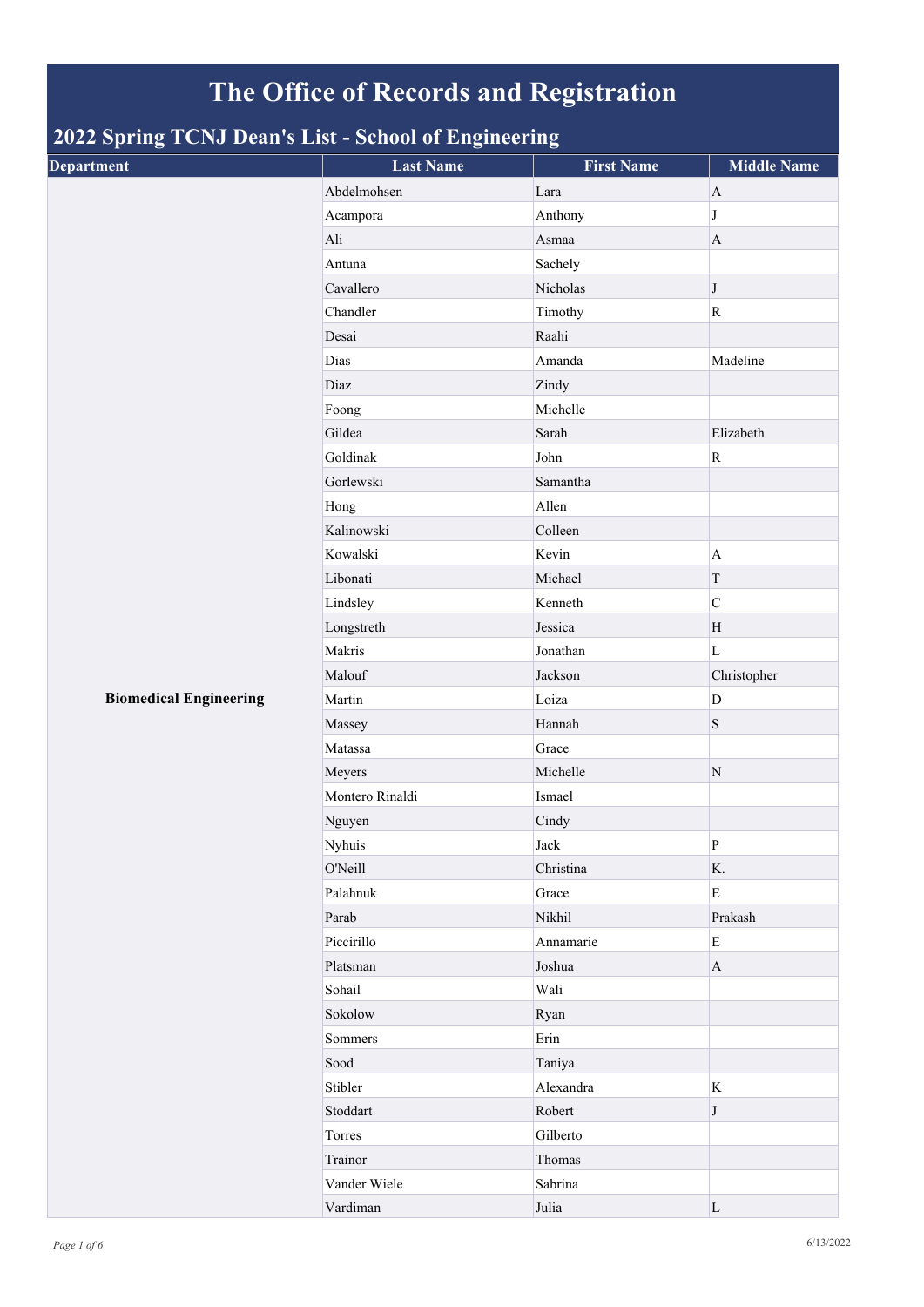| Department                                                   | <b>Last Name</b> | <b>First Name</b> | <b>Middle Name</b> |
|--------------------------------------------------------------|------------------|-------------------|--------------------|
| <b>Biomedical Engineering</b>                                | Villanueva       | Keniel            |                    |
|                                                              | Winter           | Sebastian         |                    |
|                                                              | Wolstenholme     | Lauren            |                    |
| <b>Total Students for Biomedical Engineering Department:</b> |                  | 46                |                    |

| <b>Department</b>        | <b>Last Name</b> | <b>First Name</b> | <b>Middle Name</b>    |
|--------------------------|------------------|-------------------|-----------------------|
|                          | Alves            | Matthew           |                       |
|                          | Andrascik        | Michelle          | Grace                 |
|                          | Argenal          | Emma              |                       |
|                          | Bishop           | Gregory           | $\mathbf{M}$          |
|                          | Bosland          | Mackenzie         | Grace                 |
|                          | Bussanich        | Michael           | $\bf J$               |
|                          | Cardenas         | David             | Xavier                |
|                          | Comeau           | Daniel            |                       |
|                          | Conway           | Hayley            | $\mathbf{M}$          |
|                          | Conyngham        | Connor            |                       |
|                          | Cooper           | Anthony           | $\mathbf L$           |
|                          | Cumella          | Griffin           | $\bar{\rm T}$         |
|                          | Davis            | Jack              | Moreland              |
|                          | Dimarhos         | Elias             | $\bf J$               |
|                          | Felsenstein      | Kaleb             | Alexander             |
|                          | Giorgi           | Anthony           | William               |
|                          | Hannah           | Rachel            | $\mathbf T$           |
|                          | Hauptman         | Zachary           |                       |
|                          | Healy            | Sean              | $\mathbf M$           |
|                          | Hernandez        | Sebastian         |                       |
|                          | Hochheiser       | Zach              | $\mathbf C$           |
| <b>Civil Engineering</b> | Huertas          | Cristian          | $\mathbf E$           |
|                          | Jaronsky         | Jake              |                       |
|                          | Khaira           | Navdeep           | Singh                 |
|                          | Krstic           | Dora              |                       |
|                          | Kuncken          | Alec              | $\mathbf{A}$          |
|                          | Lacina           | Jack              | $\boldsymbol{\rm{A}}$ |
|                          | Lamboy           | Isabella          | Marie                 |
|                          | Lorusso          | John              |                       |
|                          | McDonald         | Elizabeth         |                       |
|                          | Mentonis         | Matthew           |                       |
|                          | Moyer            | Ethan             | Todd                  |
|                          | Nunez            | Ismael            | ${\bf N}$             |
|                          | Palermo          | Matthew           | $\mathbf R$           |
|                          | Popp             | Dylan             | $\mathbf{M}$          |
|                          | Remache-Patino   | <b>Bryan</b>      | $\bf{A}$              |
|                          | Rhatican         | Sean              | $\mathsf C$           |
|                          | Roarty           | Charlotte         |                       |
|                          | Romero           | Joshua            | $\mathbf E$           |
|                          | Sarraf           | Maria             | $\mathbf A$           |
|                          | Savalia          | Shivani           |                       |
|                          | Scalafani        | Nicholas          | $\mathbf C$           |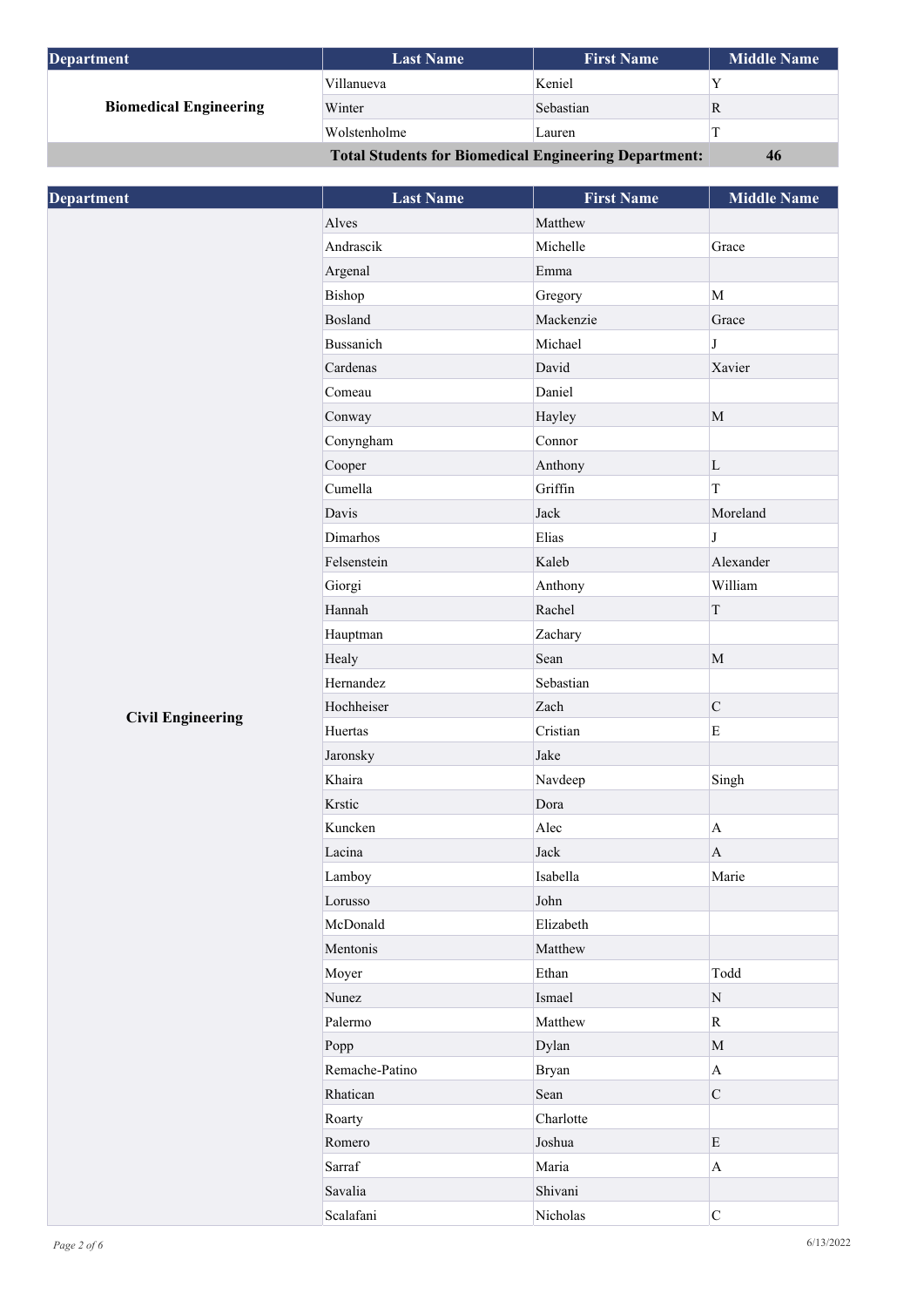| <b>Department</b>                                       | <b>Last Name</b> | <b>First Name</b> | <b>Middle Name</b> |
|---------------------------------------------------------|------------------|-------------------|--------------------|
|                                                         | Schneider        | Renee             | Pualani            |
|                                                         | Soler            | Owen              | Stanford           |
|                                                         | Stanton          | Jillian           | $\mathcal{C}$      |
|                                                         | <b>Stone</b>     | Julie             | N                  |
|                                                         | Swierczyna       | Erin              |                    |
| <b>Civil Engineering</b>                                | Sylvester        | Jake              |                    |
|                                                         | Szargowicz       | Robert            |                    |
|                                                         | Totten           | <b>Bryce</b>      | T                  |
|                                                         | Truppa           | Louis             | P                  |
|                                                         | Wagner           | Joseph            | W                  |
|                                                         | Zahid            | Muhammad          | U                  |
| <b>Total Students for Civil Engineering Department:</b> |                  |                   | 53                 |

| Department                                                 | <b>Last Name</b> | <b>First Name</b> | <b>Middle Name</b> |
|------------------------------------------------------------|------------------|-------------------|--------------------|
|                                                            | Benson           | Kane              | $\overline{O}$     |
|                                                            | Blanda           | Jeffrey           |                    |
|                                                            | Chanchlani       | Harshul           |                    |
|                                                            | Chiovarou        | Shane             |                    |
|                                                            | Connolly         | Jake              | S                  |
|                                                            | Donnelly         | Dennis            | J                  |
|                                                            | Greenbaum        | Jason             | M                  |
|                                                            | Harish           | Nia               |                    |
|                                                            | Kushner          | Shawn             | Barry              |
|                                                            | Lieu             | Krystelle Noel    |                    |
|                                                            | Lim              | Nicole            | Camille            |
|                                                            | Lopez            | Elizabeth         | ${\bf G}$          |
|                                                            | Marble           | John              | $\mathbf{A}$       |
| <b>Computer Engineering</b>                                | Mcginley         | Jack              | $\mathbf{P}$       |
|                                                            | Nalluri          | Nithya            |                    |
|                                                            | Ocasio           | Jasmine           | $\mathbf V$        |
|                                                            | Patel            | Riya              |                    |
|                                                            | Potomic          | Samantha          | Helena Anne        |
|                                                            | Raju             | Shwetha           | $\mathbf{P}$       |
|                                                            | Savvides         | Anthony           | $\mathbf{P}$       |
|                                                            | Toala            | Chris             | S                  |
|                                                            | Tomkiel          | Jack              | E                  |
|                                                            | Tumasz           | Nicolette         |                    |
|                                                            | Waksmundski      | Sean              | Edward             |
|                                                            | Wingard          | James             | Stephen            |
|                                                            | Woods            | Joseph            | T                  |
| <b>Total Students for Computer Engineering Department:</b> |                  |                   | 26                 |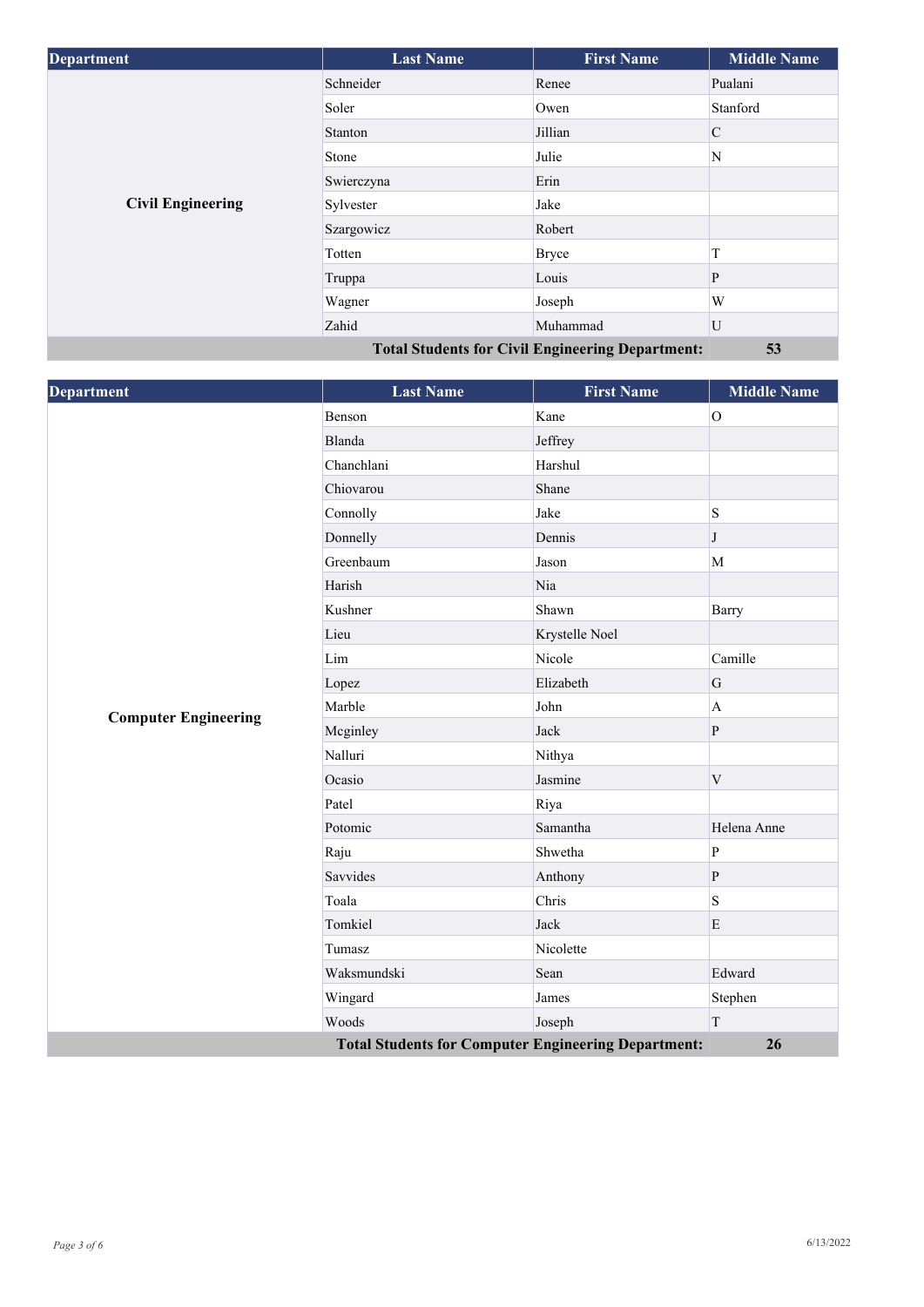| <b>Department</b>             | <b>Last Name</b>                                             | <b>First Name</b> | <b>Middle Name</b> |
|-------------------------------|--------------------------------------------------------------|-------------------|--------------------|
|                               | Aldridge                                                     | Francis           | ${\bf P}$          |
|                               | <b>Bland</b>                                                 | Madison           | $\mathbf R$        |
|                               | Bohr                                                         | Matthew           | J                  |
|                               | Bond                                                         | Michael           | $\mathbf E$        |
|                               | <b>Brown</b>                                                 | Michael           | D                  |
|                               | Kimmick                                                      | Rebecca           | Leigh              |
|                               | Klemmtz                                                      | Christopher       | John               |
|                               | Klinger                                                      | Nathan            |                    |
|                               | Laforteza                                                    | Richard           | $\bf K$            |
|                               | Landau                                                       | Daniel            | J                  |
|                               | Lawas                                                        | Kenneth Shane     | Castillo           |
| <b>Electrical Engineering</b> | Lonzello                                                     | Lauren            | Jean               |
|                               | Lund                                                         | Claude            | Matthew            |
|                               | Mariani                                                      | Ricky             |                    |
|                               | Marmolejos                                                   | Argenis           |                    |
|                               | McBride                                                      | Dylan             |                    |
|                               | Moran                                                        | Francis           | D                  |
|                               | Murad                                                        | Talha             | Wali               |
|                               | Peck                                                         | Dylan             | $\mathsf C$        |
|                               | Ringers                                                      | Jacob             | J                  |
|                               | Siwek                                                        | Jacob             | $\mathbf R$        |
|                               | Stine                                                        | Connor            | $\mathbf R$        |
|                               | Tso                                                          | <b>Brandon</b>    |                    |
|                               | <b>Total Students for Electrical Engineering Department:</b> |                   | 23                 |

| <b>Department</b>                                 | <b>Last Name</b> | <b>First Name</b> | <b>Middle Name</b> |
|---------------------------------------------------|------------------|-------------------|--------------------|
| Engineering                                       | Akinlolu         | Samuel            |                    |
|                                                   | Albano           | Timothy           | James              |
|                                                   | Hunter           | Robert            |                    |
|                                                   | Stafford         | Taylor            |                    |
| <b>Total Students for Engineering Department:</b> |                  | $\overline{4}$    |                    |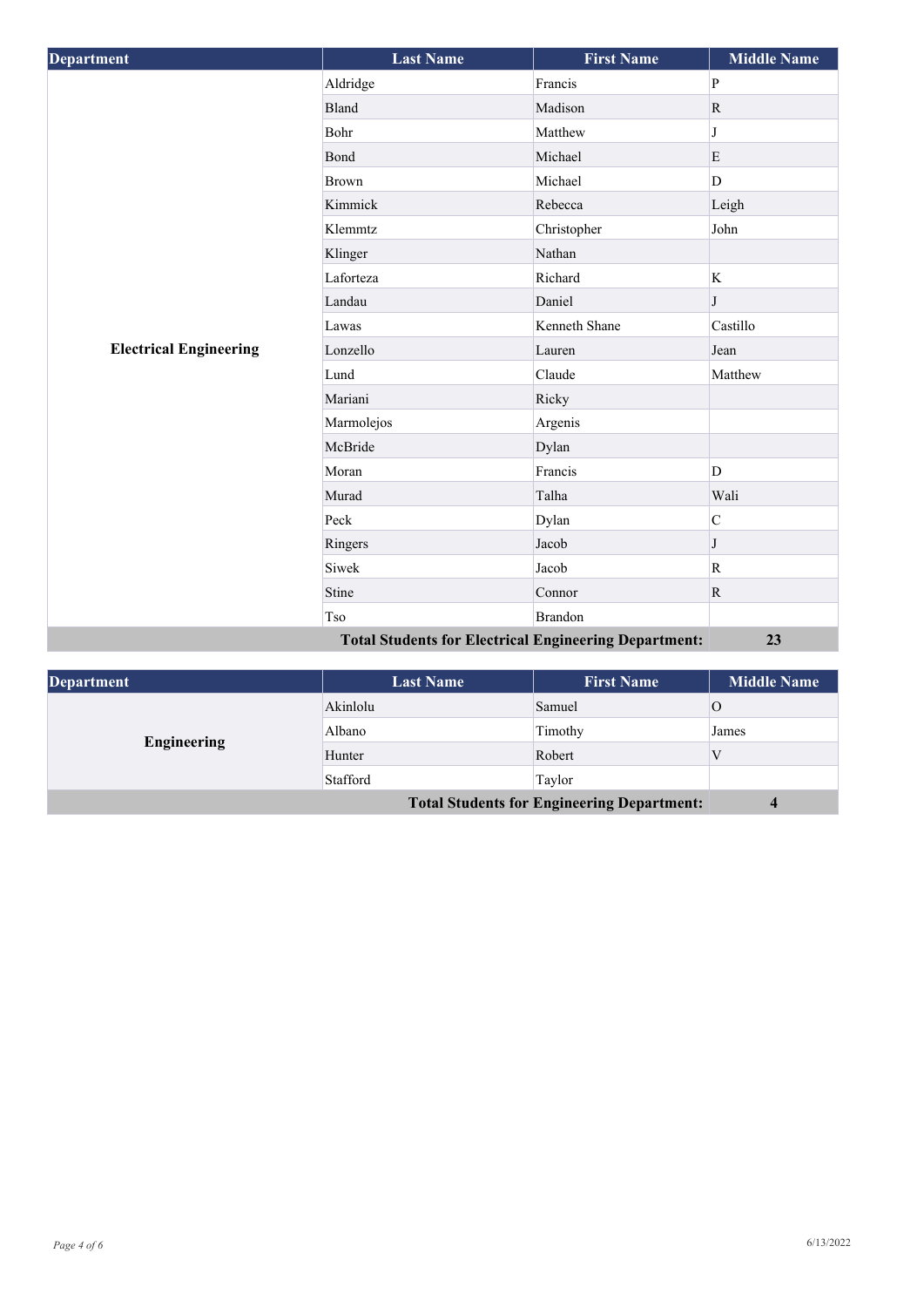| <b>Department</b>                                                | <b>Last Name</b> | <b>First Name</b> | <b>Middle Name</b> |
|------------------------------------------------------------------|------------------|-------------------|--------------------|
|                                                                  | Aurilio          | Alyssa            | L                  |
|                                                                  | Catalano         | Lauren            | Michelle           |
|                                                                  | Conboy           | Aidan             | R                  |
|                                                                  | Devosa           | Kayla             | E                  |
|                                                                  | Egan             | Peter             | Charles            |
|                                                                  | Hannawacker      | Ryan              |                    |
|                                                                  | Housel           | Clint             | Trevor             |
|                                                                  | Lucas            | Deana             | M                  |
| <b>Integrative STEM Education</b>                                | Massi            | Alyssa            | Danielle           |
|                                                                  | Percelay         | Daniel            |                    |
|                                                                  | Roman            | Ciana             | M                  |
|                                                                  | Roses            | Tyler             | Thomas             |
|                                                                  | Russo            | Danielle          | A                  |
|                                                                  | Schwartz         | Richard           | Matthew            |
|                                                                  | Schwarz          | Caitlin           | Marie              |
|                                                                  | Wetzel           | Robert            | G                  |
| <b>Total Students for Integrative STEM Education Department:</b> |                  |                   | 16                 |

| Department                    | <b>Last Name</b> | <b>First Name</b> | <b>Middle Name</b>      |
|-------------------------------|------------------|-------------------|-------------------------|
|                               | Anfuso           | Christopher       | Andrew                  |
|                               | Apostolico       | William           | $\mathbf{J}$            |
|                               | Barrera          | Jake              | Thomas                  |
|                               | Bunkowski        | Piotr             |                         |
|                               | Canneto          | Richard           | Scott                   |
|                               | Carrico          | Reid              | Thomas                  |
|                               | Cincotta         | Robert            | J.                      |
|                               | Connelly         | Julia             | $\mathbf E$             |
|                               | Corbisiero       | Hannah            |                         |
|                               | Desiderio        | Paige             | Barbara                 |
|                               | Dugan            | Jameson           | $\ensuremath{\text{W}}$ |
|                               | Egan             | Thomas            | $\mathbf B$             |
|                               | Erickson         | Michael           |                         |
|                               | Esposito         | Sarah             | N                       |
| <b>Mechanical Engineering</b> | Felipe           | Joseph            | ${\bf G}$               |
|                               | Ferreira         | Antonio           | $\overline{V}$          |
|                               | Fichter          | Jacob             | William                 |
|                               | Gonnella         | Gabrielle         |                         |
|                               | Griffin          | Tyler             |                         |
|                               | Gross            | Connor            | James                   |
|                               | Harvey           | Madelyn           | $\mathbf M$             |
|                               | Hirschman        | Zackary           | $\overline{\mathbf{R}}$ |
|                               | Kline            | Daniel            | Patrick                 |
|                               | Krassowski       | Emily             |                         |
|                               | LaRocca          | Jennifer          |                         |
|                               | Leong            | Zachary           | $\mathbf R$             |
|                               | Lyn              | Ishan             | $\, {\bf p}$            |
|                               | Martinez         | Matthew           | Avery                   |
|                               | Mascola          | <b>Brian</b>      | Michael                 |